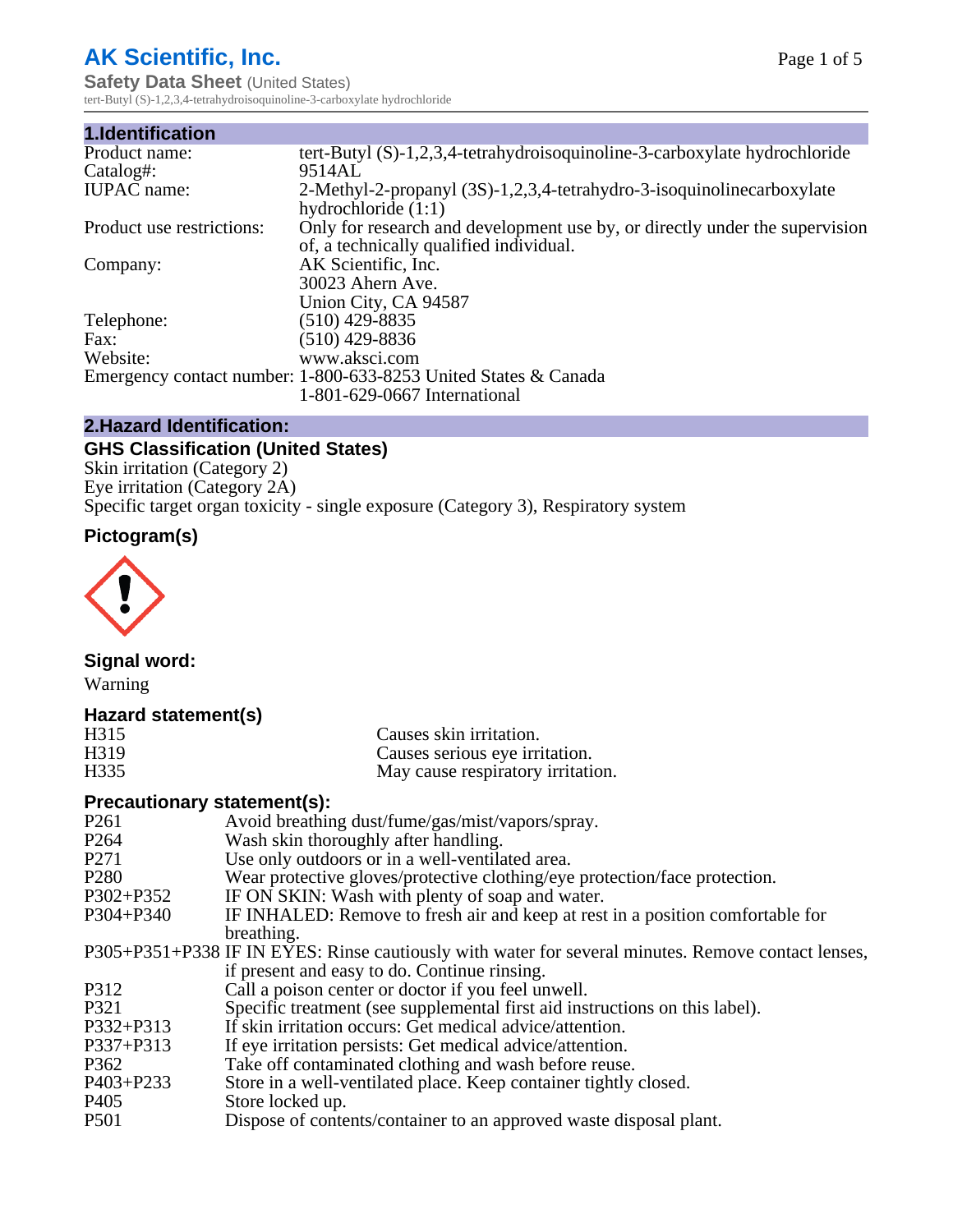# **Hazards not otherwise classified (HNOC) or not covered by GHS:**

None

| 3. Composition/Information on Ingredients |                |
|-------------------------------------------|----------------|
| Synonyms:                                 | Not available. |
| $CAS#$ :                                  | 82586-60-5     |
| Purity:                                   | 98% (GC)       |
| EC:                                       | Not available. |

## **4. First Aid Measures**

**General Information:** Immediately remove any clothing contaminated by the product. Move out of dangerous area. Consult a physician and show this safety data sheet.

**Inhalation:** Move person to fresh air. If not breathing, give artificial respiration. If breathing is difficult, give oxygen. Obtain medical aid.

**Skin contact:** Immediately flush skin with running water for at least 15 minutes while removing contaminated clothing and shoes. Wash clothing before reuse. Obtain medical aid immediately. **Eye contact:** Immediately flush open eyes with running water for at least 15 minutes. Obtain medical aid immediately.

**Ingestion:** Do NOT induce vomiting without medical advice. Rinse mouth with water. Never administer anything by mouth to an unconscious person. Obtain medical aid immediately.

**Most important symptoms and effects, both acute and delayed:** No further information available. Please see sections 2 and 11.

**Indication of any immediate medical attention and special treatment needed:** No further information available.

#### **5. Fire Fighting Measures**

**Suitable extinguishing media:** Use water spray, dry chemical, carbon dioxide, or chemical foam. **Specific hazards arising from the chemical:** Carbon oxides, Nitrogen oxides, Hydrogen chloride. **Advice for firefighters:** As in any fire, wear a NIOSH-approved or equivalent, pressure-demand, self-contained breathing apparatus and full protective gear. During a fire, irritating and highly toxic gases may be generated by thermal decomposition or combustion.

#### **6. Accidental Release Measures**

**Personal precautions, protective equipment and emergency procedures:** Wear protective equipment and keep unprotected personnel away. Ensure adequate ventilation. Remove all sources of ignition. Prevent further leak or spill if safe to do so. For personal protective equipment, please refer to section 8.

**Environmental precautions:** Do not let product enter drains, other waterways, or soil.

**Methods and materials for containment and cleaning up:** Prevent further leak or spill if safe to do so. Vacuum, sweep up, or absorb with inert material and place into a suitable disposal container. Consult local regulations for disposal. See section 13 for further disposal information.

#### **7. Handling and Storage**

**Precautions for safe handling:** Avoid contact with skin, eyes, and personal clothing. Wash hands thoroughly after handling. Avoid breathing fumes. Use only with adequate ventilation. Wear suitable protective clothing, gloves, and eye/face protection. Keep away from sources of ignition. Minimize dust generation and accumulation. Keep container tightly closed. Open and handle container with care. Do not eat, drink, or smoke while handling.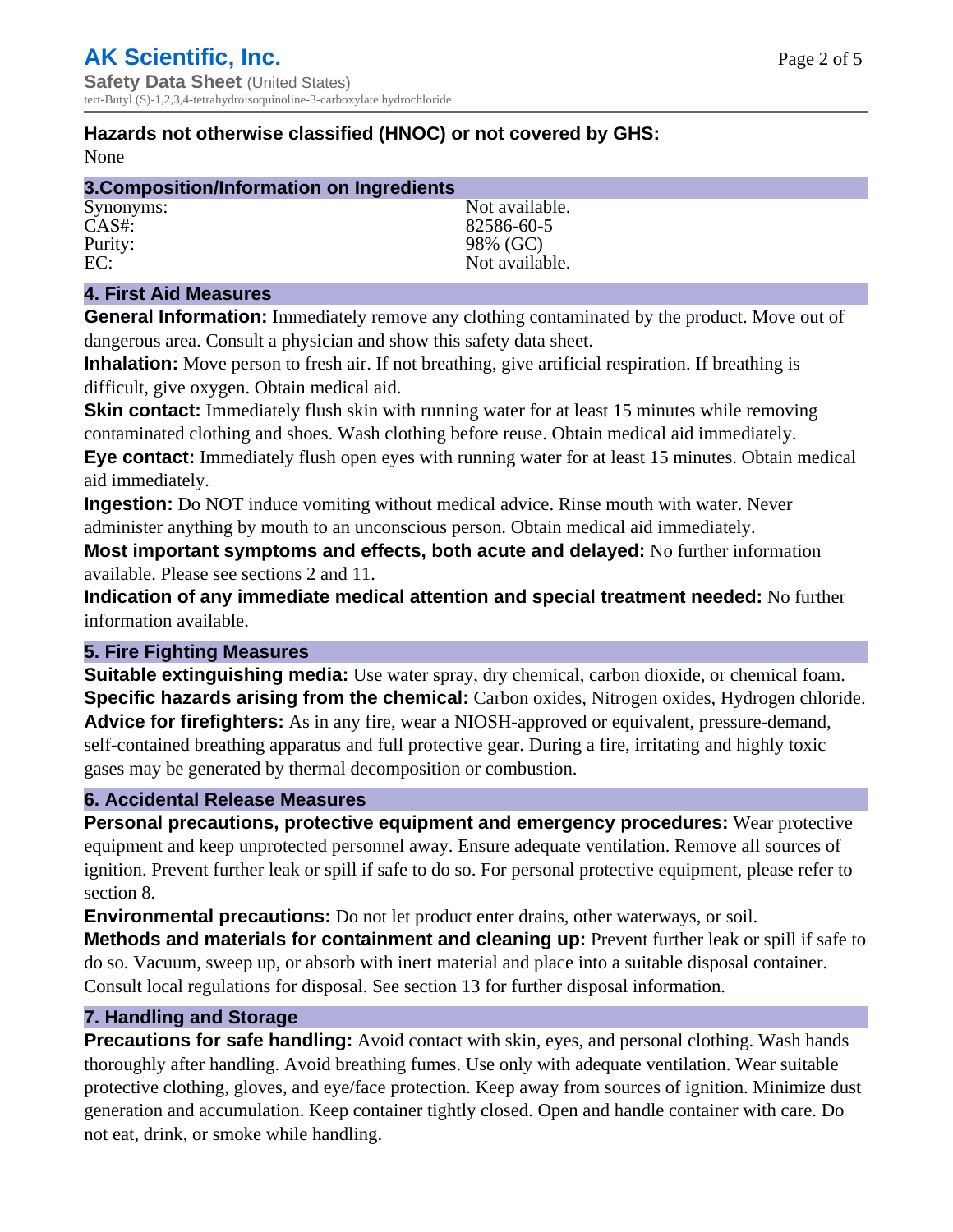## **Conditions for safe storage, including any incompatibilities:** Store in a tightly-closed

container when not in use. Store in a cool, dry, well-ventilated area away from incompatible substances. Keep away from sources of ignition.

#### **8. Exposure Controls/Personal Protection**

#### **Exposure limits:**

| <b>OSHA PEL:</b>  | Not available. |
|-------------------|----------------|
| NIOSH REL:        | Not available. |
| <b>ACGIH TLV:</b> | Not available. |

**Appropriate engineering controls:** Avoid contact with skin, eyes, and clothing. Wash hands before breaks and immediately after handling the product. Facilities storing or utilizing this material should be equipped with an eyewash fountain. Use adequate general and local exhaust ventilation to keep airborne concentrations low.

#### **Personal protection**

| Eyes:        | Based on an evaluation of the eye or face hazards present, wear chemical splash-resistant<br>safety glasses or goggles with side protection. A face shield may be appropriate in some<br>workplaces. Use eyewear tested and approved under appropriate government standards<br>such as OSHA 29 CFR 1910.133 or EU EN166.                                                                                                |
|--------------|-------------------------------------------------------------------------------------------------------------------------------------------------------------------------------------------------------------------------------------------------------------------------------------------------------------------------------------------------------------------------------------------------------------------------|
| Hands:       | Wear gloves selected based on an evaluation of the possible hazards to hands and skin,<br>the duration of use, the physical conditions of the workplace, and the chemical resistance<br>and physical properties of the glove material.                                                                                                                                                                                  |
|              | Skin and body: Protective clothing must be selected based on the hazards present in the workplace, the<br>physical environment, the duration of exposure, and other factors. No fabric can provide<br>protection against all potential hazards; therefore it is important to select the appropriate<br>protective clothing for each specific hazard. At the minimum, wear a laboratory coat and<br>close-toed footwear. |
| Respiratory: | Respirators are not a substitute for accepted engineering control measures such as<br>enclosure or confinement of the operation, general and local ventilation, and substitution<br>of less toxic materials. When respiratory personal protective equipment is appropriate<br>based on an assessment of respiratory hazards in the workplace, use a NIOSH- or<br>CEN-certified respirator.                              |

| 9. Physical and Chemical Properties |                           |
|-------------------------------------|---------------------------|
| <b>Physical State:</b>              | White to off-white powder |
| Molecular Formula:                  | C14H19NO2•HCl             |
| Molecular Weight:                   | 269.77                    |
| Odor:                               | Not available.            |
| pH:                                 | Not available.            |
| <b>Boiling Point Range:</b>         | Not available.            |
| Freezing/Melting Point:             | 290-300°C                 |
| <b>Flash Point:</b>                 | Not available.            |
| <b>Evaporation Rate:</b>            | Not available.            |
| Flammability(solid,gas):            | Please see section 2.     |
| <b>Explosive limits:</b>            | Not available.            |
| Vapor Pressure:                     | Not available.            |
| Vapor Density:                      | Not available.            |
| Solubility:                         | Not available.            |
| <b>Relative Density:</b>            | Not available.            |
| Refractive Index:                   | Not available.            |
| Volatility:                         | Not available.            |
| <b>Auto-ignition Temperature:</b>   | Not available.            |
| <b>Decomposition Temperature:</b>   | Not available.            |
| <b>Partition Coefficient:</b>       | Not available.            |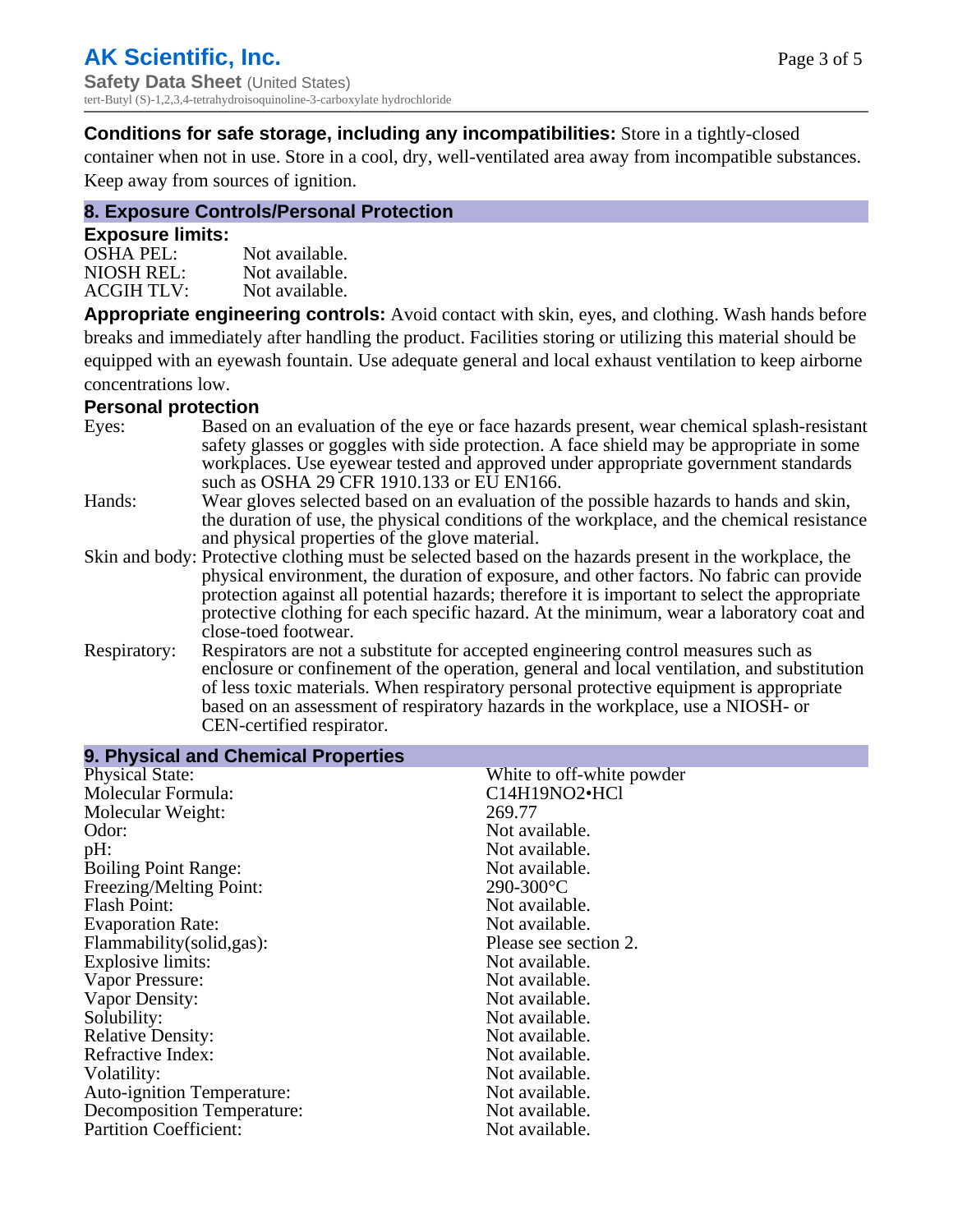# **AK Scientific, Inc.**

**Safety Data Sheet** (United States) tert-Butyl (S)-1,2,3,4-tetrahydroisoquinoline-3-carboxylate hydrochloride

#### **10. Stability and Reactivity**

| Reactivity:                         | Not available.                                       |
|-------------------------------------|------------------------------------------------------|
| Chemical stability:                 | Stable under recommended temperatures and pressures. |
| Possibility of hazardous reactions: | Not available.                                       |
| Conditions to avoid:                | Dust generation.                                     |
| Incompatible materials:             | Strong oxidizing agents.                             |
| Hazardous decomposition products:   | Carbon oxides, Nitrogen oxides, Hydrogen chloride.   |

#### **11. Toxicological Information**

| RTECS#                                         | Not available.                                      |
|------------------------------------------------|-----------------------------------------------------|
| Acute toxicity:                                | Not available.                                      |
| Routes of exposure:                            | Inhalation, eye contact, skin contact, ingestion.   |
| Symptoms related to the physical, chemical and | Skin contact may result in inflammation             |
| toxicological characteristics:                 | characterized by itching, scaling, reddening,       |
|                                                | blistering, pain or dryness. Eye contact may result |
|                                                | in redness, pain or severe eye damage. Inhalation   |
|                                                | may cause irritation of the lungs and respiratory   |
|                                                | system. Overexposure may result in serious illness  |

or death.

#### **Carcinogenicity**

| IARC: | Not classified.                                                                                       |
|-------|-------------------------------------------------------------------------------------------------------|
| NTP:  | Not listed.                                                                                           |
| OSHA: | Not listed.                                                                                           |
|       | Acute toxic effects: Inflammation of the eye is characterized by redness, watering, and itching. Skin |
|       | inflammation is characterized by itching, scaling, reddening, or, occasionally,                       |
|       | blistering.                                                                                           |

| 12. Ecological Information     |                |  |
|--------------------------------|----------------|--|
| Ecotoxicity:                   | Not available. |  |
| Persistence and degradability: | Not available. |  |
| Bioaccumulative potential:     | Not available. |  |
| Mobility in soil:              | Not available. |  |
| Other adverse effects:         | Not available. |  |

#### **13. Disposal Considerations**

Disposal of waste: Chemical waste generators must determine whether a discarded chemical is classified as hazardous waste. US EPA guidelines for the classification determination are listed in 40 CFR 261.3. Additionally, waste generators must consult state and local hazardous waste regulations to ensure complete and accurate classification. Observe all federal, state and local regulations when disposing of the substance.

Disposal of packaging: Do not reuse containers. Dispose of as unused product.

| Not hazmat     |
|----------------|
| Not available. |
| Not available. |
| Not available. |
|                |
| Not DG         |
| Not available. |
| Not available. |
| Not available. |
|                |